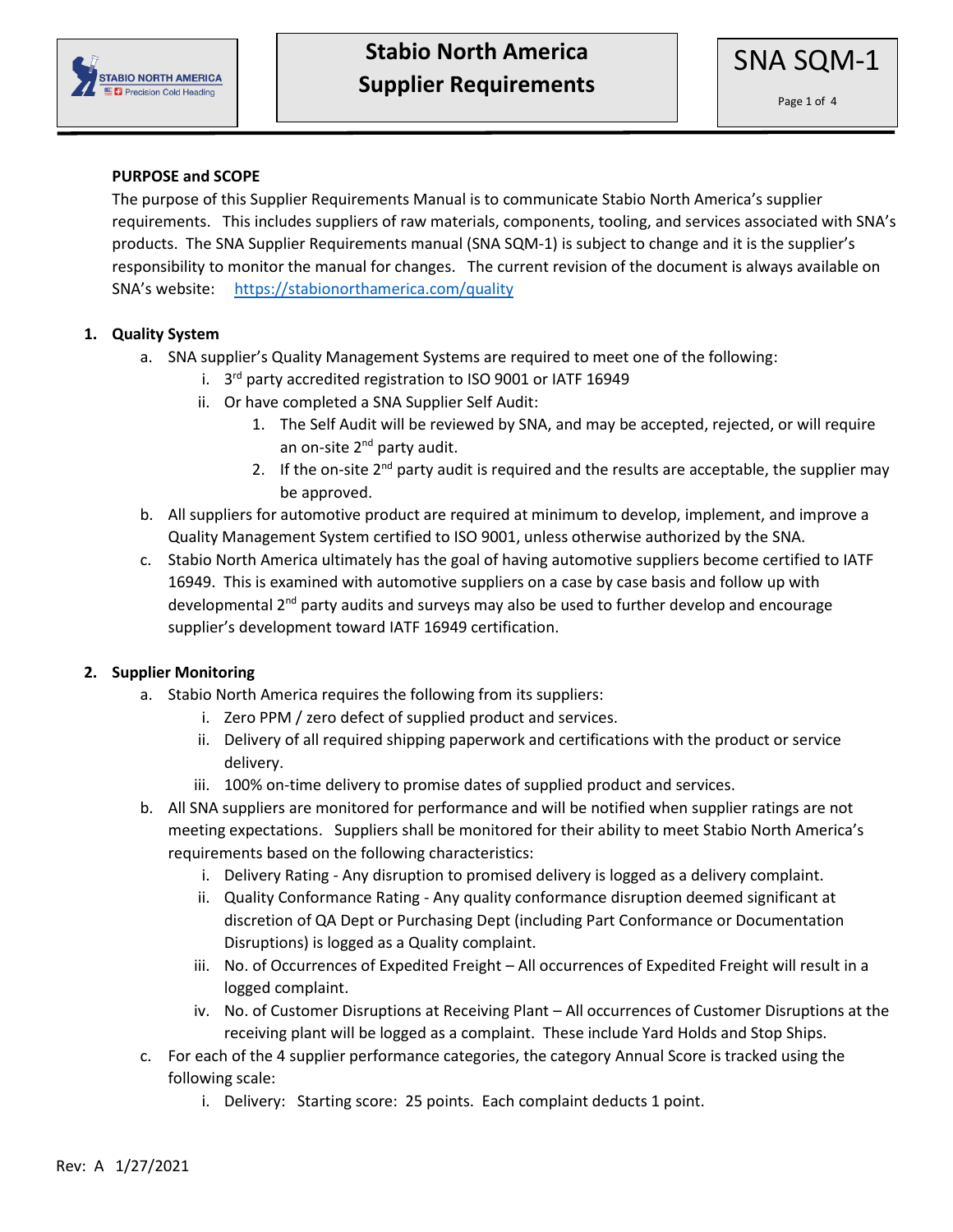

- ii. Quality: Starting score: 25 points. Each complaint deducts 2 points.
- iii. Occurrences of Expedited Freight: Starting score: 25 points. Each complaint deducts 1 point.
- iv. No. of Customer Disruptions at Receiving Plant: Starting score: 25 points. Each complaint deducts 1 point.
- d. Annual Overall Rating = Delivery Score + Quality Score + Expedited Freight Score + Customer Disruptions Score
- e. To remain listed as an approved supplier, a supplier must maintain a total performance rating of at least 80%. If a vendor fails to achieve an 80% total performance rating for two consecutive quarters, the vendor will be removed from the approved supplier database. A corrective action request may be issued at the discretion of Purchasing or Quality with consideration of feedback from Production and Engineering, for any single performance category with a rating < 90%.

## **3. PPAP, Changes and Deviations**

- a. If a PPAP is required for any order it will be denoted on the purchase order. The default is a level III PPAP unless otherwise noted on the PO.
- b. The product or process cannot deviate from the purchase order requirements, specification requirements, or other contractual requirements without written approval from Stabio North America.
- c. Once a product or process is PPAP approved the process or product may not be changed without written approval from Stabio North America.
	- i. Change notification guidelines are defined in the current AIAG Production Part Approval Process (PPAP) manual under "Customer Notification and Submission Requirements".

## **4. Control of Non-Conforming Product and Corrective Action**

- a. The supplier is required to have a documented non-conforming product process to prevent unintended delivery of non-conforming product or process to SNA.
- b. If any product or process which is deemed non-conforming to applicable specifications or requirements is shipped to Stabio North America, the supplier must notify SNA of the non-conforming material in the same business day.
- c. At the discretion of Stabio North America, a documented Root Cause and Corrective Action may be required to correct non-conformances. Submission of the Root Cause and Corrective action to SNA is required with the following timeline:
	- i. Containment: Within 24 hours.
	- ii. Corrective Action Plan: Within 10 days.
	- iii. Corrective Action implementation: Within 30 days or as appropriate for the action being taken.

## **5. Critical, Special, and Safety Critical Characteristics**

- a. Any critical, special, or safety critical characteristics flowed from SNA to a supplier must be accounted for in the supplier's quality control plans.
- b. 100% inspection for critical, special or safety critical characteristics is required unless statistical capability can be proven. A Cpk and Ppk of 1.67 minimum is required to prove capability unless otherwise stated on the purchase order. The minimum capability indices may be increased based on SNA's customer's requirements.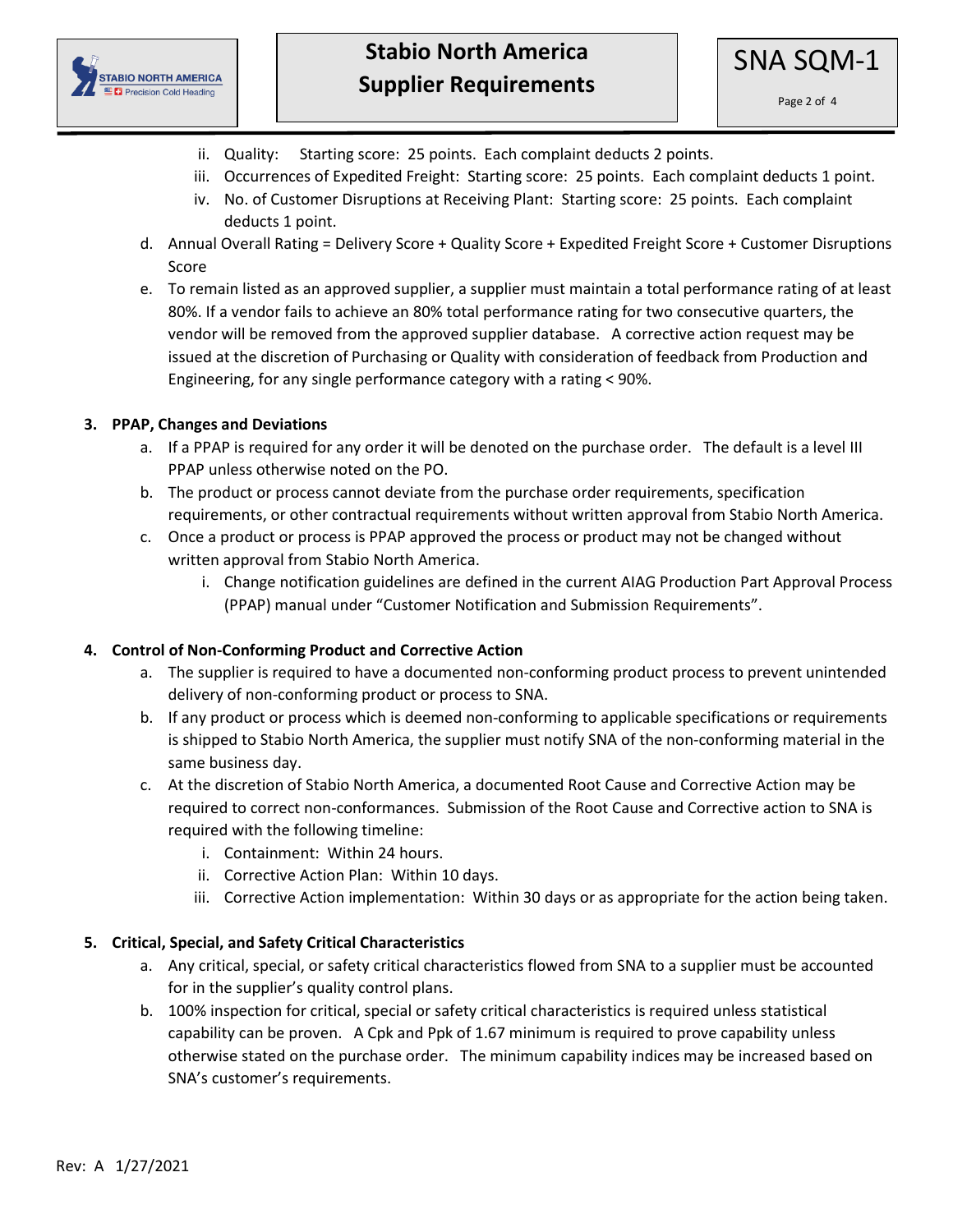

c. Capability of critical, special, or safety critical characteristics must be monitored by the supplier on an ongoing basis after PPAP, and action taken to correct them if found not to be capable.

### **6. Right of Entry**

- a. Stabio North America reserves the right of entry to supplier facilities to verify conformance with the purchase order, specification, and Quality Management System requirements.
- b. Any verification activities performed by Stabio North America at the supplier's facility shall not absolve the Supplier of the responsibility of meeting purchase order requirements, product specifications, or process specifications.

### **7. Ethics**

- a. SNA's relationship with suppliers is based on principles of transparency, loyalty, integrity, confidentiality, diligence, professionalism, and objective judgment. SNA expects its suppliers to maintain the same values.
- b. In relations of tendering, procurement and, in general, supply of goods and/or services, it is forbidden, on the basis of public and/or available information in compliance with current regulations, to establish and maintain relations:
	- i. with subjects involved in illegal activities and, in any case, with subjects lacking the necessary requisites of seriousness and commercial reliability.
	- ii. with subjects who, even indirectly, hinder human development and contribute to not respecting human dignity and individual personality and/or violate the fundamental rights of the person.
	- iii. with persons who do not comply with the laws in force on labor, with particular attention to child labor, and the health and safety of workers, as well as in general the principles set forth in this Code of Ethics.
	- iv. with subjects who do not comply with national or local legislation on environmental and territorial protection.
- c. The personnel responsible and in charge of purchasing processes shall ensure compliance with all relevant regulatory provisions.
- d. STABIO NORTH AMERICA recommends its suppliers to refrain from offering goods or services, in particular in the form of gifts, to collaborators of the company that exceed normal courtesy practices and prohibits its employees from offering goods or services to personnel of other companies or entities to obtain confidential information or significant direct or indirect benefits, for themselves or for the company.
- e. Violation of the principles of legality, fairness, transparency, confidentiality, and respect for the dignity of the person are just causes for termination of relations with suppliers.

#### **8. Environmental**

- a. STABIO NORTH AMERICA intends to ensure the full compatibility of its activities with the territory and the surrounding environment. SNA expects its suppliers to maintain the same values.
- b. To this end, SNA expects its suppliers to carry out their activities in total respect of the environment, in the broadest sense, and in particular:
	- i. complying with applicable environmental laws and regulations
	- ii. considering the environmental impact of new activities and new production processes.